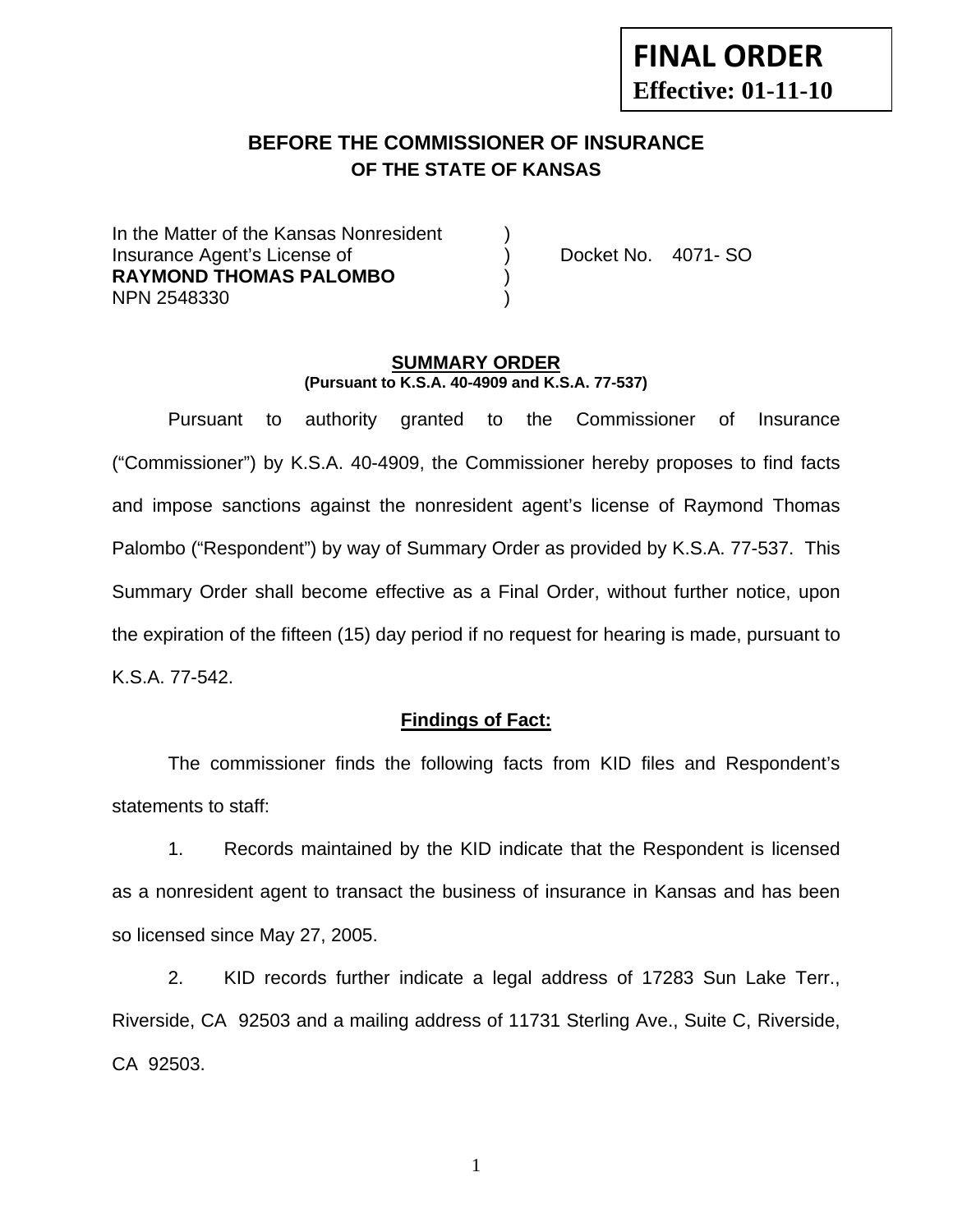3. On or about October 13, 2009 a review of the NAIC State Producer Licensing Report revealed that Respondent's California resident producer's license was revoked, effective October 3, 2009. The discipline was for "Other States Action."

4. Respondent has failed to report the discipline on his license to KID.

5. On November 3, 2009 a letter was mailed to Respondent at the above

listed mailing address, outlining the above facts. The letter was not returned and

Respondent has not responded to the facts contained in the letter.

# **Applicable Law**

6. K.S.A. 40-4909(a) provides, in relevant part:

"The commissioner may deny, suspend, revoke or refuse renewal of any license issued under this act if the commissioner finds that the applicant or license holder has:

- (2) Violated:
	- (A) Any provision of chapter 40 of the Kansas Statutes Annotated, and amendments thereto, or any rule and regulation promulgated hereunder
- (8) Used any fraudulent, coercive, or dishonest practice, or demonstrated any incompetence, untrustworthiness, or financial irresponsibility in the conduct of business in this state or elsewhere. . .."

7. The Commissioner may revoke any license issued under the Insurance

Agents Licensing Act if the Commissioner finds that the interests of the insurer or the

insurable interests of the public are not properly served under such license. K.S.A. 40-

4909(b).

8. A producer must inform the Commissioner of Insurance within 30 days of

any discipline against a producer's license. K.A.R. 40-7-9(a).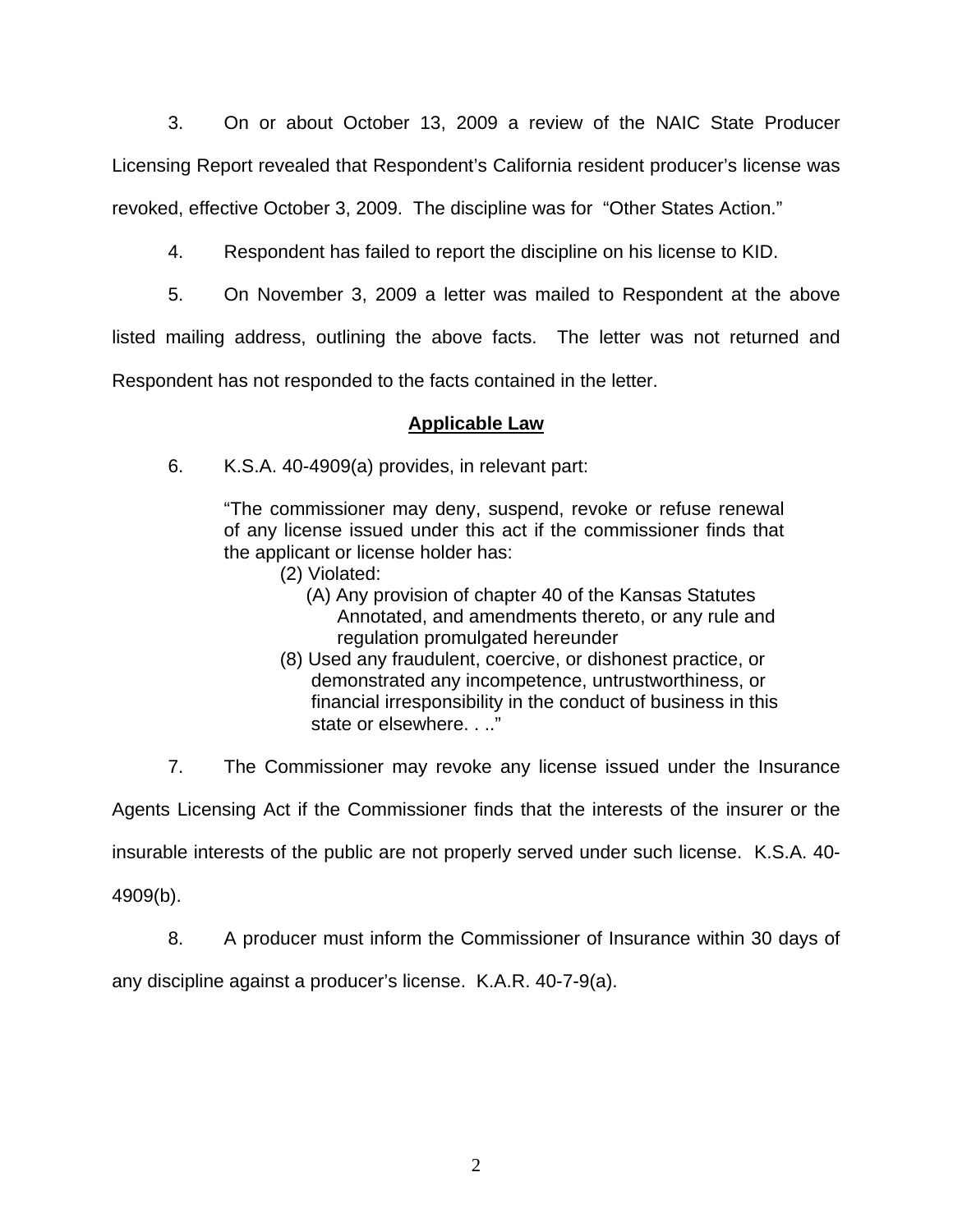#### **Conclusions of Law**

 9. The Commissioner has jurisdiction over Respondent as well as the subject matter of this proceeding, and such proceeding is held in the public interest. The Commissioner finds, based on the facts contained in paragraphs 3 and 4, that Respondent has demonstrated incompetence, untrustworthiness, or financial irresponsibility in the conduct of business.

 10. Based on the Respondent's discipline and failure to report the discipline, the Commissioner concludes that sufficient grounds exist for the revocation of Respondent's insurance agent's license pursuant to K.S.A. 40-4909(b) because such license is not properly serving the interests of the insurer and the insurable interests of the public.

 11. Based on the facts and circumstances set forth herein, it appears that the use of summary proceedings in this matter is appropriate, in accordance with the provisions set forth in K.S.A. 77-537(a), in that the use of summary proceedings does not violate any provision of the law and the protection of the public interest does not require the KID to give notice and opportunity to participate to persons other than Respondent.

**IT IS THEREFORE ORDERED BY THE COMMISSIONER OF INSURANCE THAT** the Kansas nonresident insurance agent's license of Raymond Thomas Palombo is hereby **REVOKED. It is further ordered,** that Raymond Thomas Palombo shall **CEASE and DESIST** from the sale, solicitation, or negotiation of insurance and/or receiving compensation deriving from the sale, solicitation, or negotiation of insurance conducted after the effective date of this order.

3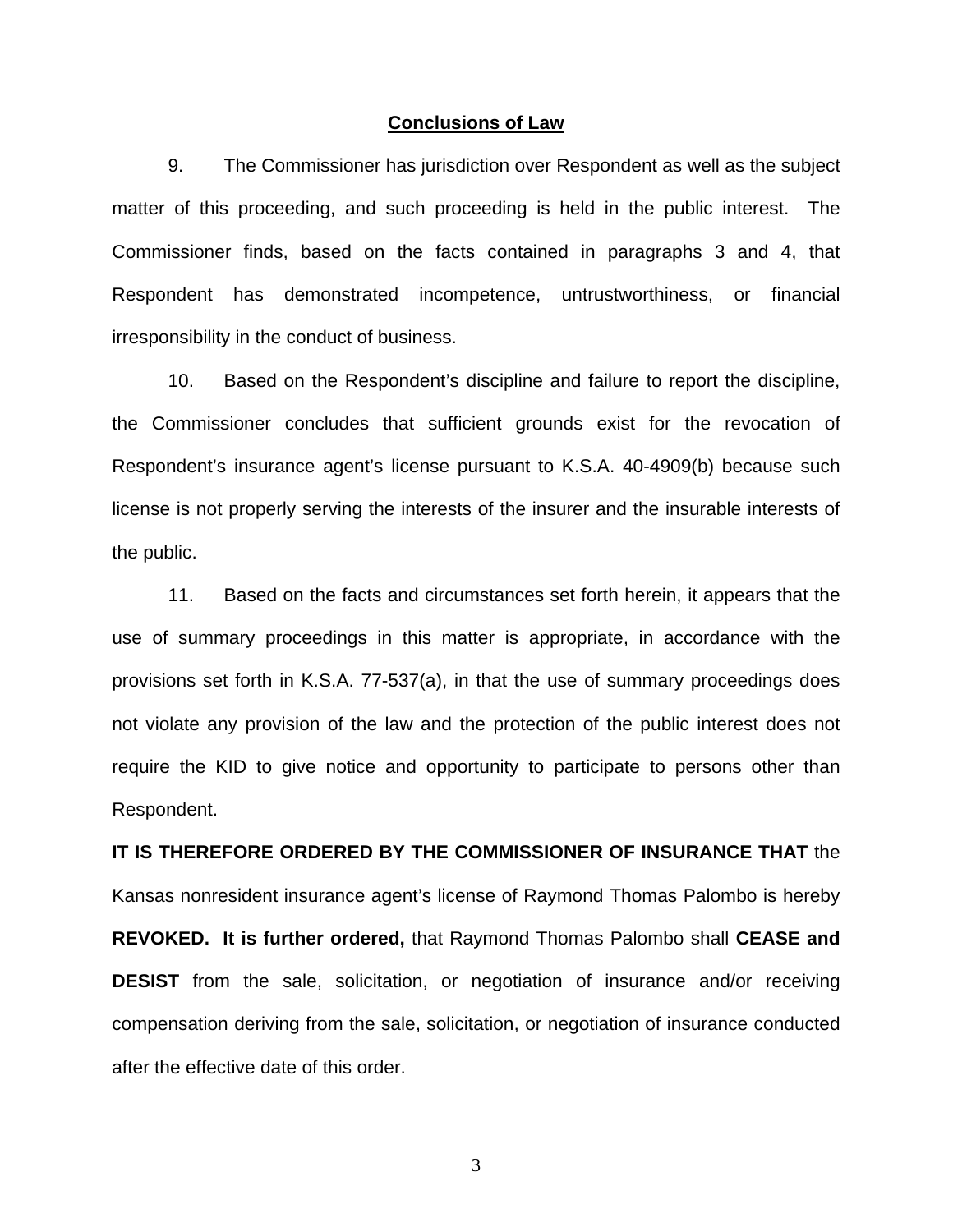### **NOTICE OF RIGHTS**

(Pursuant to K.S.A. 77-542)

Raymond Thomas Palombo is entitled to a hearing pursuant to K.S.A. 77-537 and K.S.A. 77-542, the Kansas Administrative Procedure Act. If Respondent desires a hearing, he must file a written request for a hearing with:

 John W. Campbell, General Counsel Kansas Insurance Department 420 S.W. 9<sup>th</sup> Street Topeka, Kansas 66612

This request must be filed within fifteen (15) days from the date of service of this Order. If Respondent requests a hearing, the Kansas Insurance Department will notify him of the time and place of the hearing and information on procedures, right of representation, and other rights of parties relating to the conduct of the hearing, before commencement of the same.

If a hearing is not requested in the time and manner stated above, this Summary Order shall become effective as a Final Order upon the expiration of time for requesting a hearing, pursuant to K.S.A. 77-613. In the event Respondent files a Petition for Judicial Review, pursuant to K.S.A. §77-613(e), the agency officer to be served on behalf of the Kansas Insurance Department is:

 John W. Campbell, General Counsel Kansas Insurance Department 420 S.W.  $9<sup>th</sup>$  Street Topeka, Kansas 66612